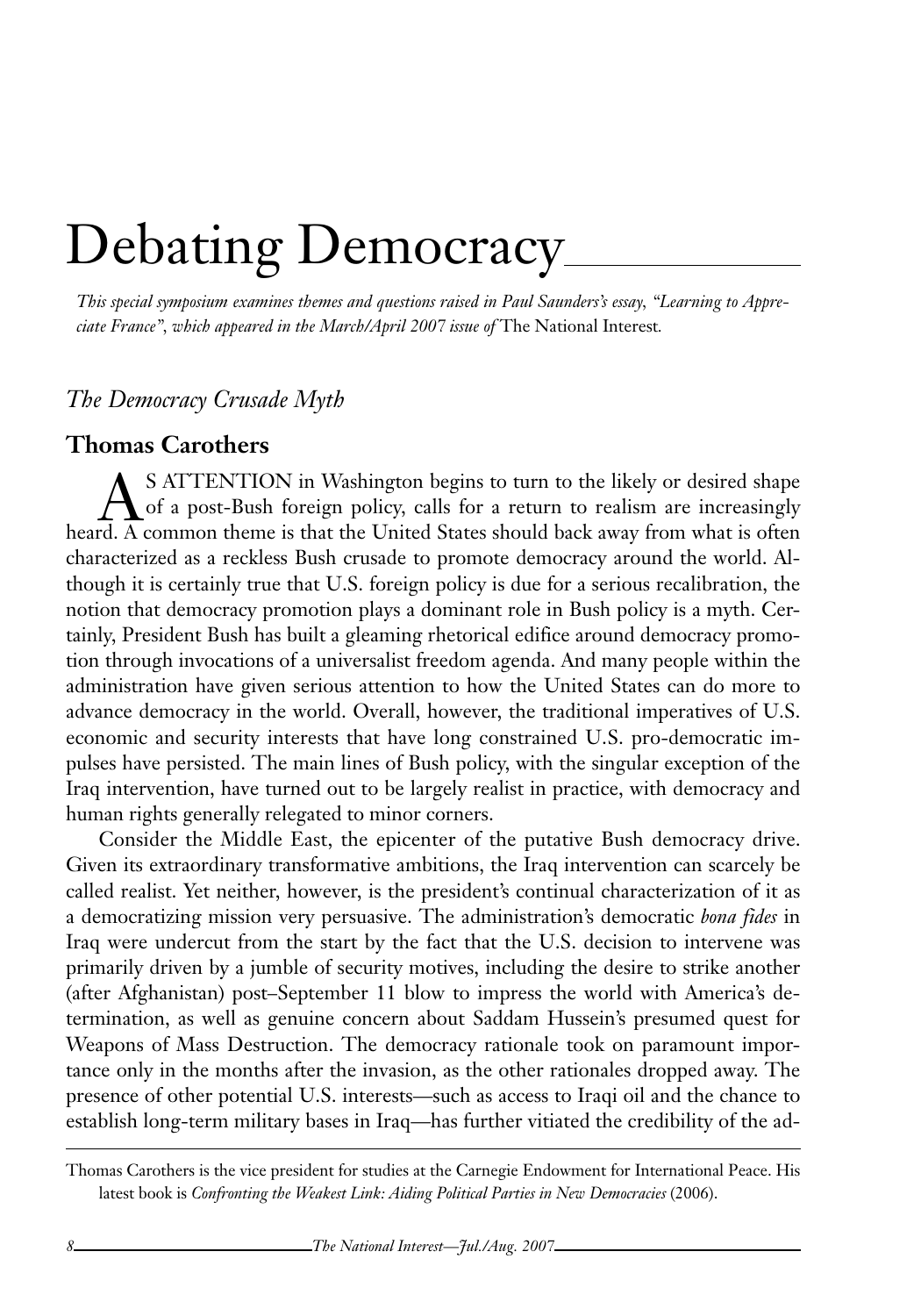ministration's professions of democratic intention. So too has the administration's persistent unwillingness to commit the resources necessary to stabilize post-Saddam Iraq.

The Bush push for democracy in the rest of the Arab world is halfhearted at best and already receding. In the wake of September 11, the idea of a sweeping democratic transformation of the Middle East appealed strongly to Washington as a means of eliminating the root causes of Islamic radicalism. In a sharp break from the past, President Bush began speaking out forcefully about both the possibility and importance of Arab democracy. The administration did take some modest measures to back up this ringing rhetoric—jawboning Arab autocrats about political reform, establishing a regional pro-reform aid initiative (the Middle East Partnership Initiative, MEPI) and rewarding reformers with economic carrots, such as the free-trade agreement with Morocco.

Even at its peak in 2004–2005, this push for change among America's autocratic friends in the region was nonetheless relatively weak. The jawboning had no real teeth, the aid initiatives were lightly funded and unassertive (mepi's annual funding has never exceeded \$100 million; the administration's current request to Congress for mepi is \$40 million) and the economic incentives modest. Although the idea of a democratic transformation of the Middle East did engage President Bush and some of his team, the stubborn fact remained that the United States continued to need close ties with its autocratic Arab allies for a host of reasons. Furthermore, these reasons were only intensifying—the stepped-up anti-terrorism campaign necessitated even closer cooperation with Arab security and intelligence services, the rising price of oil impelled even greater deference to energy-rich regimes and so forth. In addition, the newfound U.S. interest in Arab democracy sat uneasily next to the concern among many U.S. policymakers and political observers that rapid democratic change in the region would bring to power Islamist forces hostile to the United States.

From the start, therefore, the highly public Bush embrace of Arab democracy camouflaged a deeply conflicted policy soul, torn between a continuing need for stability and the newly felt imperative for fundamental change. In the past two years, the desire for stability has fully eclipsed the impulse for change. A series of regional developments—electoral gains by Islamists in Egypt, Palestine and Lebanon, the new U.S. effort to mobilize an Arab alliance to help oppose Iran's growing influence and the deterioration of the political and security situation in Iraq—have combined to cause the administration largely to abandon its pro-democracy push. Whereas in June 2005 when Condoleezza Rice was in Cairo she forthrightly spoke about the United States's interest in Egypt's democratic progress, she never even mentioned democracy or human rights during her trip there in January, despite Egypt's ongoing political crackdown.

If the Bush democracy drive has been only partial even at its epicenter, it has been almost absent from the main pillars of Bush policy toward the rest of the world. To start with, the administration has followed a firmly realist line toward Russia and China, America's two main (at least potential) geo-strategic challengers or partners. It has emphasized cooperation with both countries on the many major economic and security areas of common interest while downplaying democracy concerns, despite the fact that both those countries have been in a phase of political de-liberalization.

Although the Bush team insists that democracy promotion is an intrinsic element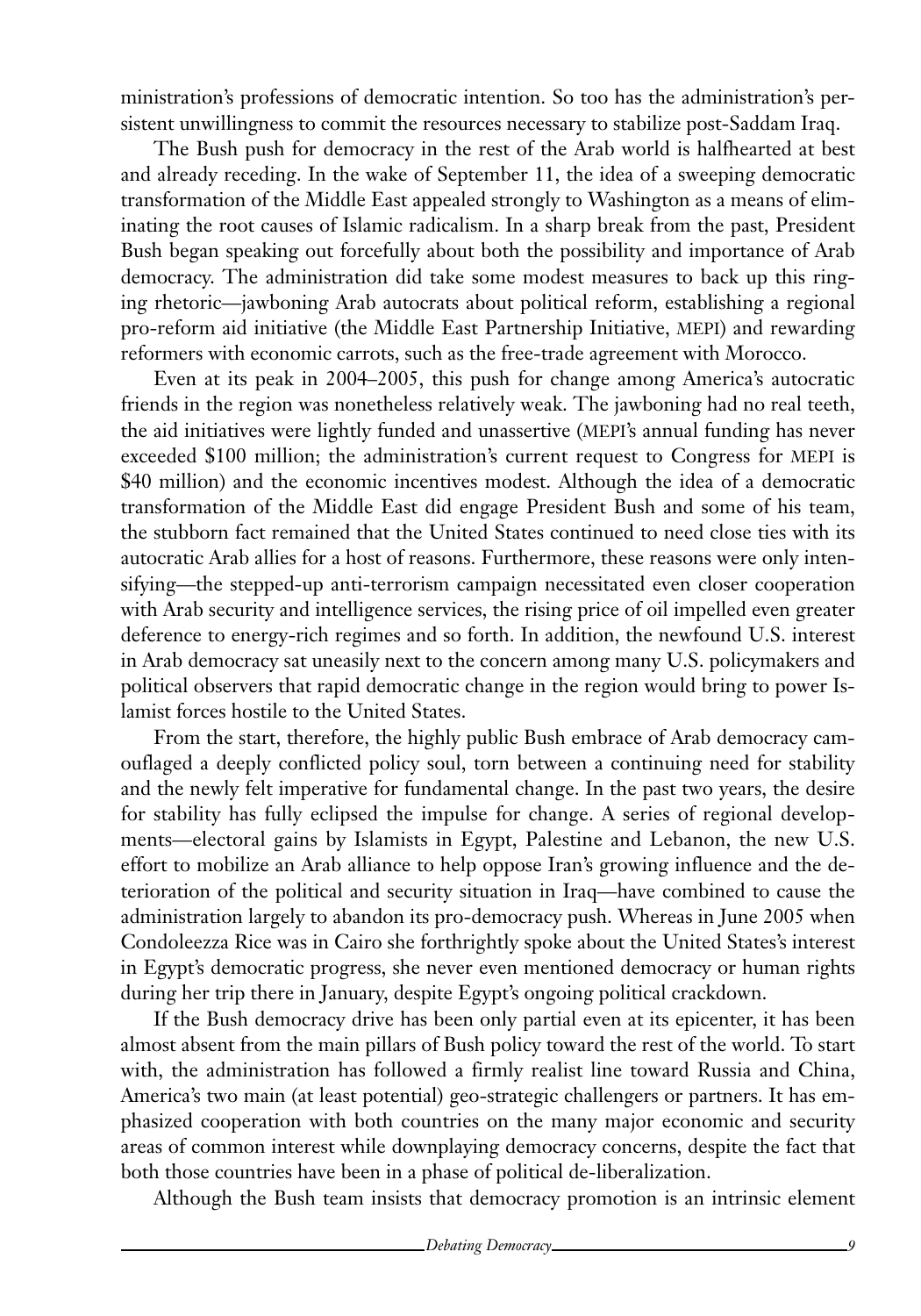of the War on Terror, the day-to-day imperative of anti-terrorism efforts drives the United States into closer relations with helpful non-democratic governments not just in the Middle East but other places as well, especially in Asia and Africa. The Bush bear hug of Pakistan's dictatorial president Pervez Musharraf, which is a (shaky) fulcrum of the overall War on Terror, is the ultimate realist bargain. Moreover, the War on Terror has entailed a dispiriting and often shocking array of U.S. abuses of the rule of law and human rights of detainees and prisoners abroad, as well as residents and citizens at home. Given these realities, how the Bush team expects the world to see the War on Terror as the pursuit of a "freedom agenda" is mysterious.

The War on Terror also, of course, includes the intervention in Afghanistan, which produced a significant democratic opening there. As with Iraq, however, many observers at home and abroad tend to be cautious about the Bush team's claim of democratic purpose in Afghanistan. They are aware that the intervention was driven by security concerns rather than a sudden burning U.S. desire for Afghan democracy, and that the administration is falling short on the necessary commitment to consolidate Afghanistan's new political order due to other preoccupations, Iraq above all.

The administration's international energy policy—centered around the search for dependable access to oil and gas in a context of dramatically raised prices—is also eminently realist. Again as with the War on Terror, it is not just in the Middle East, but in Central Asia, the Caucasus and Africa, that the administration has cozied up to useful (i.e. energy-rich) strongmen leaders, giving them a pass on their political shortcomings. Vice President Cheney's unalloyed praise for Kazakh President Nursultan Nazarbayev in his 2006 visit to Almaty was a vivid example of this approach.

In short, the components of Bush foreign policy beyond Iraq—its great-power relations, the War on Terror and international energy policy—are all substantially realist endeavors in which democracy and human-rights concerns are minimized for the sake of traditional "hard" economic and security interests. The notion that the universal pursuit of freedom constitutes George Bush's global compass is an enormous illusion.

Of course there is some pro-democracy substance in Bush's foreign policy beyond the partial push for democracy in the Middle East. The administration has exerted pressure for democratic change on several authoritarian regimes, using the bully pulpit, economic sanctions and democracy aid. Such pressure has been directed at various governments—including those of Belarus, Burma and Cuba—where the United States has no countervailing economic or security fish to fry. In several other cases the administration has exerted pressure on governments it views as security threats, such as those of Iran, North Korea and Syria. In such cases, however, whatever pro-democracy interest lies behind such pressures is derivative of a security-driven, regime-change instinct. And over time, need for accommodation with those regimes, again for security reasons, appears to be winning out.

Much more broadly, the administration has sought to support democratization in many countries that over the last few decades have experienced political openings and are now either wavering in their paths or moving shakily ahead. These include Ukraine, Georgia, El Salvador, Peru, Guatemala, Nepal, Mozambique, Ghana, Macedonia and others, especially in Latin America, the western side of the former Soviet Union, the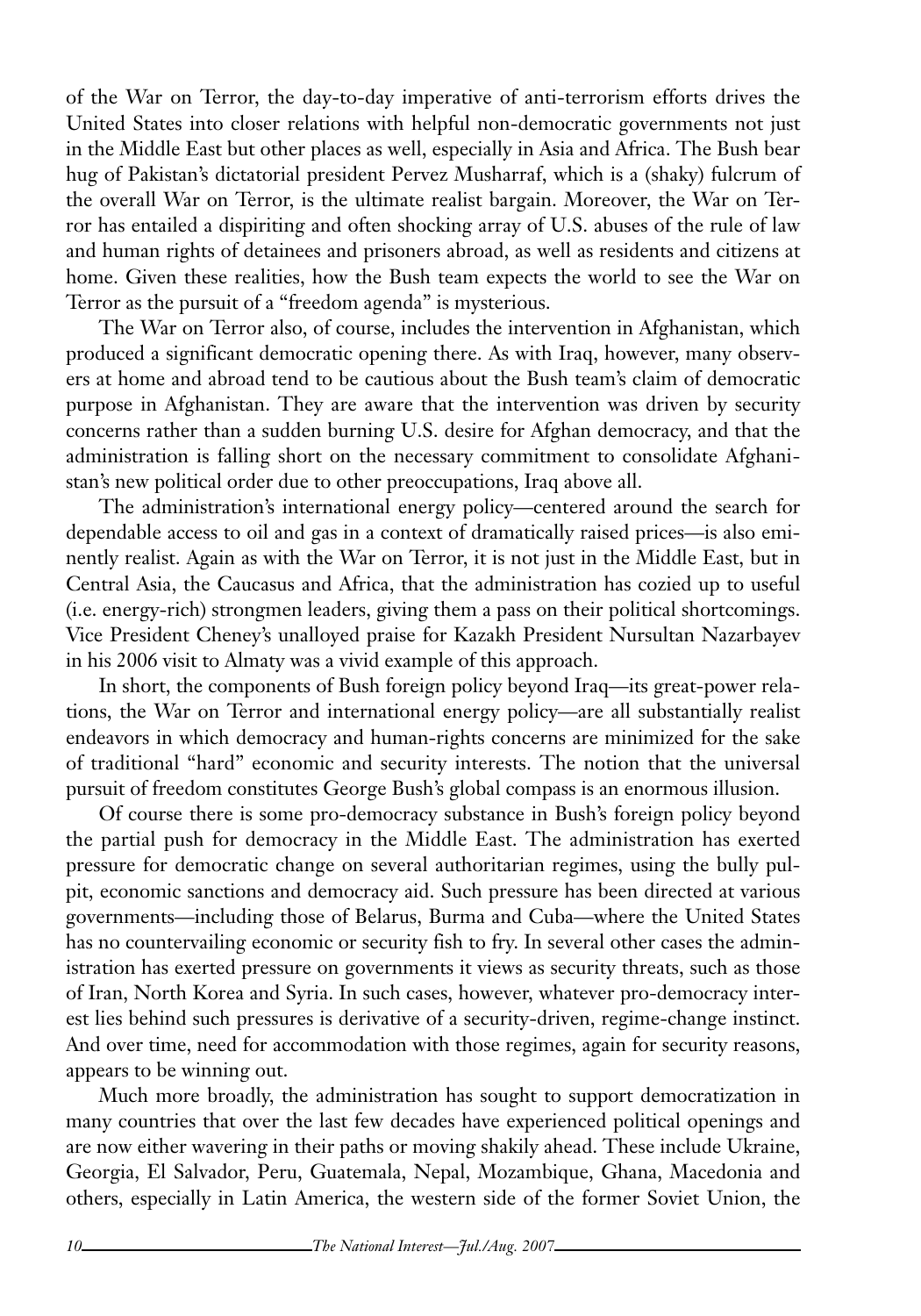Balkans, sub-Saharan Africa, and South and Southeast Asia. Such support usually consists of a mix of diplomatic advice and nudging, democracy-assistance programs and some pro-reform economic incentives. It draws on and furthers the institutionalization of a democracy-building capacity within and around the U.S. foreign-policy bureaucracy that has taken place since the early 1980s. Such efforts, though numerous and valuable, are generally very modest in scale and at best a helping hand, not a guiding force, in the political life of the countries they reach.

One noteworthy new arrow in the U.S. democracy-promotion quiver is the Millennium Challenge Corporation (mcc). By giving out substantial dollops of dollars to poor countries on the basis of their performance on a set of social, economic and political indicators, the mcc seeks to be a strong positive incentive for good policy performance. The pro-democratic content of the indicator set is limited, and some non-democracies have managed to become eligible for mcc aid, such as Morocco and Jordan. Nevertheless, the political indicators are part of the mix and do carry some weight.

The pro-democracy components of Bush's foreign policy are thus multiple and real. Yet they are subordinate parts of a broader policy largely structured along realist lines, giving the overall whole what could be called a semi-realist character. With a few exceptions, the pro-democracy components concern countries of lesser importance to the United States and basically entail a continuation of programs and policies put into motion by previous administrations.

Given the circumscribed role that democracy promotion plays in President Bush's foreign policy, why is the perception common in the United States that his policy represents democracy promotion on steroids? Of course the soaring rhetoric distracts some, who assume that if the president says something often enough it must be at least somewhat true. The main reason, however, is Iraq. For many people debating foreign policy in the United States, looking at Iraq is akin to looking at the sun—nothing else is visible. Although the administration's original motives for going into Iraq are still debated, the intervention as a whole is often discussed in the terms of the democracypromotion framework in which the administration has wrapped it.

The rest of the world, in contrast, does not generally view Bush's policy as a democracy-promotion binge. Profound skepticism about America's stated pro-democratic intentions reigns widely. The many cases of the United States's embracing friendly autocrats—the fulsome praise for President Musharraf, the hand-holding with Saudi leaders, the toasts for President Nazarbayev—starkly undercut a U.S. rhetorical line that in other societies sounds transparently self-serving and profoundly hypocritical. America's own recent violations of the rule of law and human rights only complete this picture.

The sad, mildly ironic reality of the Bush approach to democracy promotion is that it may represent the worst of both worlds: It has soured people all around the globe, and many in the United States as well, on the very legitimacy and value of U.S. democracy promotion, despite having involved only a limited engagement in actual democracy promotion. The growing calls for a realist corrective, involving a backing away from democracy promotion, are misguided. Needed instead is a searching debate about how the United States can get back on track with what—until this administration—was the gradual development over twenty years of a U.S. approach to supporting democracy